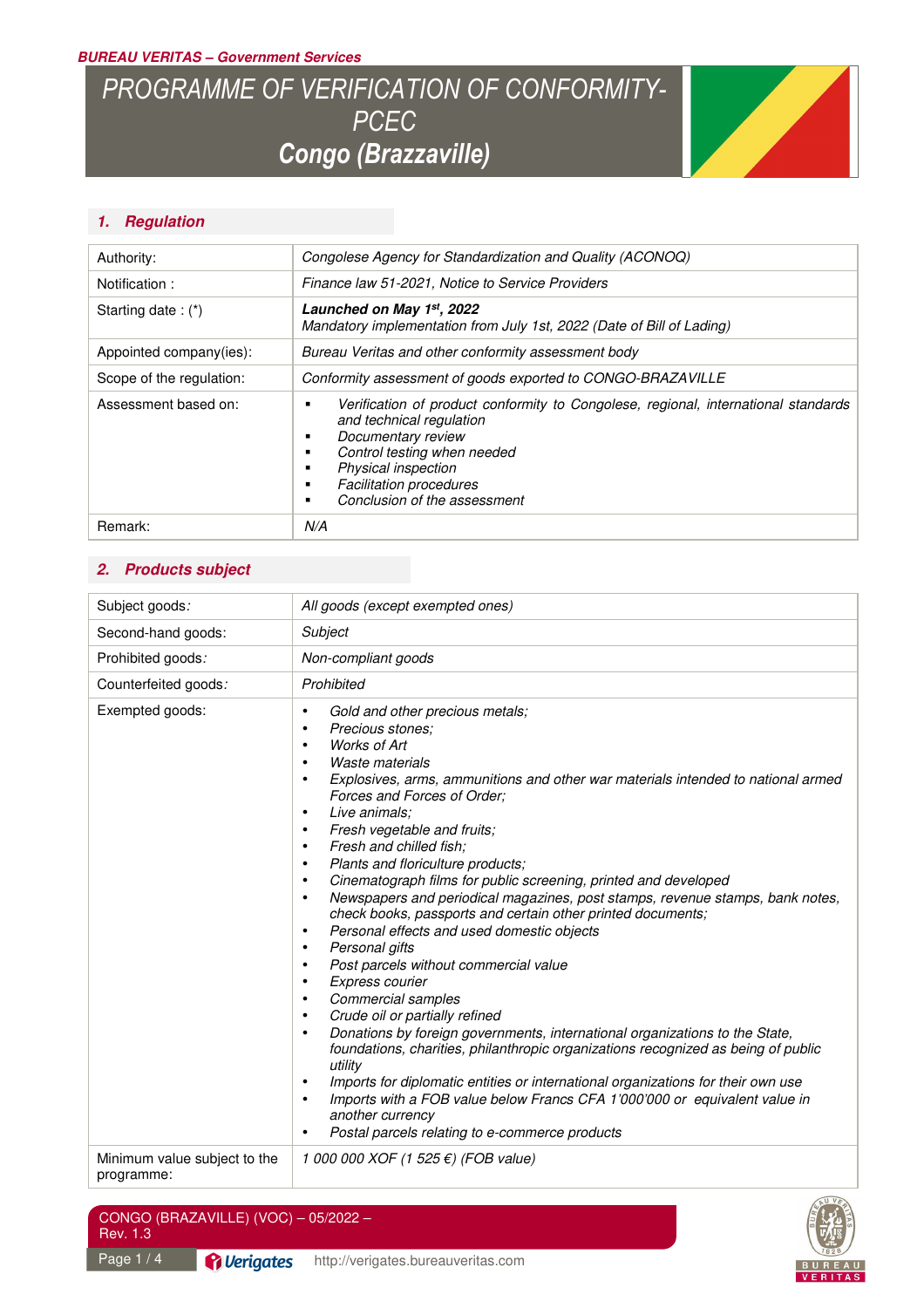# *BUREAU VERITAS*

# *3. Technical requirement*

| Conformity requirements:                                                                                                     | Compliance of goods to applicable standards shall be demonstrated with conformity<br>documents issued by accredited entities, manufacturers' in-house laboratory and/or<br>testing.<br>Applicable standards in priority order: Congolese technical regulations and standards,<br>then Regional standards, then International standards (ISO, IEC, Codex Alimentarius, UN<br>ECE), then Manufacturer Specifications in the absence of Congolese technical<br>regulations, Regional standards and International standards. |                                                                                                                                                                                      |  |
|------------------------------------------------------------------------------------------------------------------------------|--------------------------------------------------------------------------------------------------------------------------------------------------------------------------------------------------------------------------------------------------------------------------------------------------------------------------------------------------------------------------------------------------------------------------------------------------------------------------------------------------------------------------|--------------------------------------------------------------------------------------------------------------------------------------------------------------------------------------|--|
| National deviations:                                                                                                         | Type of plugs and sockets: French type (EN 50075, NF C 61-314, NF C 61-315,<br>Type E (CEE 7)).<br>Voltage: products connected to the mains shall be rated 220V (230V accepted)<br>Frequency: Products connected to the mains shall be rated 50Hz<br>Hydroquinone, glutathione, corticoids are prohibited in cosmetic products<br>Below food additives are prohibited in food products.                                                                                                                                  |                                                                                                                                                                                      |  |
|                                                                                                                              | <b>Preservatives</b>                                                                                                                                                                                                                                                                                                                                                                                                                                                                                                     | E217, E232, E236, E237, E238, E240                                                                                                                                                   |  |
|                                                                                                                              | <b>Food acids</b>                                                                                                                                                                                                                                                                                                                                                                                                                                                                                                        | E430, E459, E487                                                                                                                                                                     |  |
|                                                                                                                              | <b>Flavor enhancers</b>                                                                                                                                                                                                                                                                                                                                                                                                                                                                                                  | E636, E638, E641                                                                                                                                                                     |  |
|                                                                                                                              | <b>Artificial sweeteners</b>                                                                                                                                                                                                                                                                                                                                                                                                                                                                                             | E956, E964                                                                                                                                                                           |  |
|                                                                                                                              | <b>Thickeners</b>                                                                                                                                                                                                                                                                                                                                                                                                                                                                                                        | E518, E1411, E1421, E1423, E1443, E1453                                                                                                                                              |  |
|                                                                                                                              | <b>Colours</b>                                                                                                                                                                                                                                                                                                                                                                                                                                                                                                           | E103, E111, E121, E125, E126, E128, E130, E143,<br>E152, E154, E155, E161i, E164, E165, E166                                                                                         |  |
| List of Congolese Technical regulations:<br>and marketing iodized salt<br>$\bullet$<br>for fortifying wheat flour with iron. |                                                                                                                                                                                                                                                                                                                                                                                                                                                                                                                          | Decree n°2004-471 of November 17 <sup>th</sup> , 2004, setting the conditions for importing<br>Order n°11236/MDIPSP/MSP/MCA of August 6 <sup>th</sup> , 2013, approving the standard |  |
| Labelling requirements:                                                                                                      | Language: For consumer products, markings and instructions required per the<br>applicable standards shall be at least in French.<br>For industrial and professional products, markings and instructions required per the<br>applicable standards shall be at least in French or in English                                                                                                                                                                                                                               |                                                                                                                                                                                      |  |
| Other specific requirements:                                                                                                 | N/A                                                                                                                                                                                                                                                                                                                                                                                                                                                                                                                      |                                                                                                                                                                                      |  |

# *4. Application*

| Applicant:             | Exporter                                                                                                                                                                                                                                                                                  |  |
|------------------------|-------------------------------------------------------------------------------------------------------------------------------------------------------------------------------------------------------------------------------------------------------------------------------------------|--|
| Application name:      | Request for certificate (RFC)                                                                                                                                                                                                                                                             |  |
| Required documents:    | Final invoice (Proforma invoice is acceptable for application)<br>Conformity documents (test reports, quality certificates, analysis reports, etc.)<br>Quality certificate regarding the management system of the manufacturer(s) of the<br>goods (if available)<br><b>Import License</b> |  |
| Required information:  | HS codes<br>FOB value                                                                                                                                                                                                                                                                     |  |
| Application office(s): | Bureau Veritas offices (see contacts list on Verigates: http://verigates.bureauveritas.com)                                                                                                                                                                                               |  |

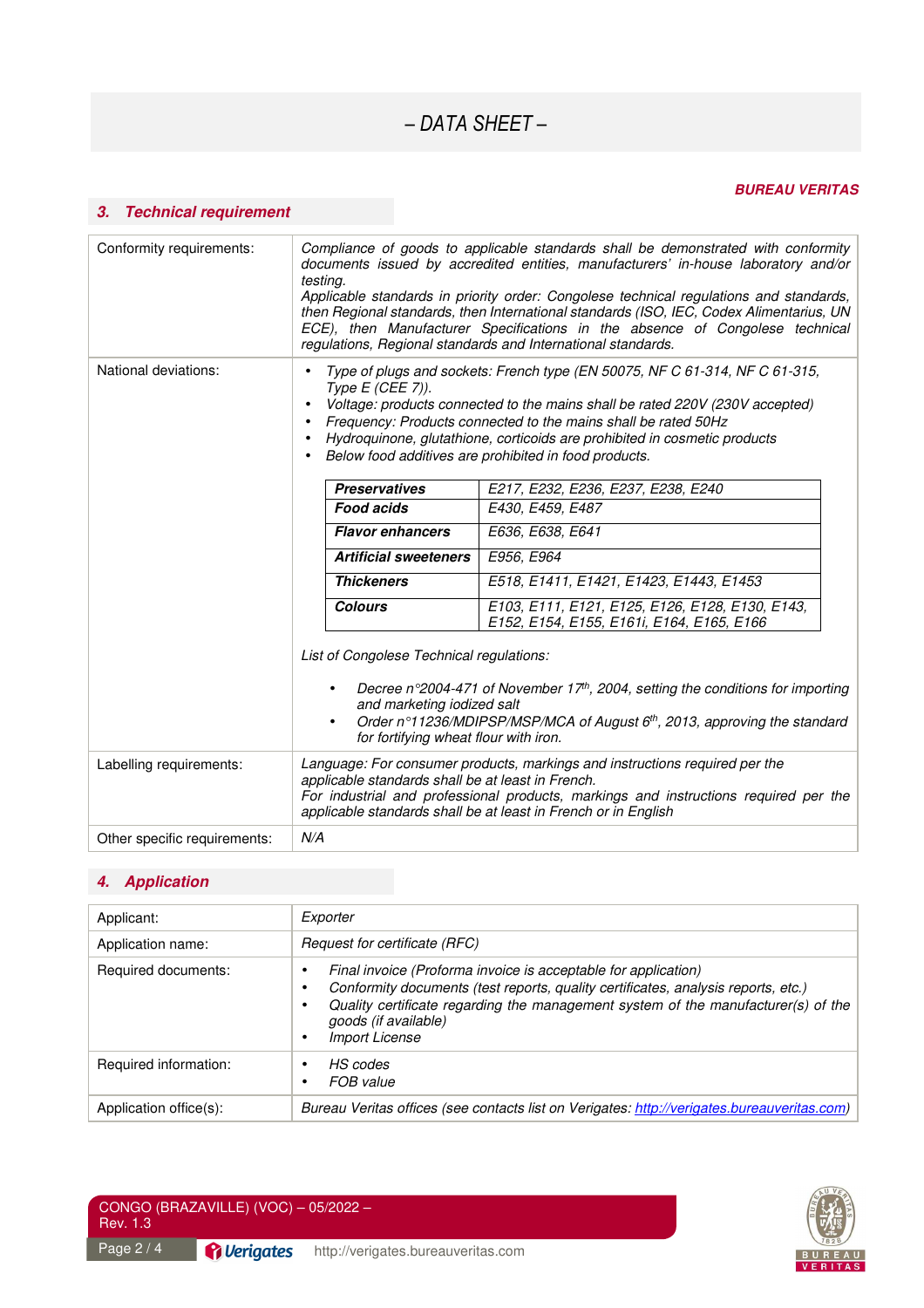#### *BUREAU VERITAS*

## *5. Control testing requirements*

| Applicable cases:    | Conformity document not available or not acceptable                                                                                |
|----------------------|------------------------------------------------------------------------------------------------------------------------------------|
| Laboratory criteria: | ISO 17025 accredited laboratory, Accredited / recognized laboratory by ACONOQ, In-<br>house laboratory (after specific assessment) |
| Testing:             | According to applicable standards                                                                                                  |

## *6. Physical inspection requirements*

| Scope of inspection:    | Review of markings as per applicable standard(s) and identification of products |
|-------------------------|---------------------------------------------------------------------------------|
| Destination inspection: | ΝA                                                                              |
| Witness of loading:     | When required                                                                   |
| Seal of container:      | When required                                                                   |
| Sampling:               | In case of control testing (see section 5 as above)                             |
| Type of report issued:  | Inspection report (IR)                                                          |

# *7. Facilitation procedures*

- **Registration**
- **Licensing**

#### *8. Conclusion of the Assessment*

- Certificate of Conformity (CoC)
- Non Conformity Report (NCR)

#### *9. Fees*

#### Paid by Exporter

#### *Fees structure:*

| <b>Routes</b> | Ad valorem fee as a % of the $\vert$ Minimum fee in EURO<br>FOB value of the consignment |                | <b>Maximum fee in EURO</b> |
|---------------|------------------------------------------------------------------------------------------|----------------|----------------------------|
|               | 0.53                                                                                     | 300 $\epsilon$ | 7000 €                     |
| B             | 0.45                                                                                     | 300 $\epsilon$ | 7000 €                     |
| $\sim$        | 0.27                                                                                     | 220€           | 7000 €                     |

The above fees, which are net of any taxes, *cover the documentary verification, the physical inspection (if applicable) and conclusion (CoC or NCR).* These fees do not include:

- Testing: to be quoted on a case by case basis
- Registration fees: 375  $\epsilon$  per registration of the first 15 products. 20  $\epsilon$  per additional product
- Manufacturing Licensing
- Re-inspection due to vain inspection
- Witness of loading and sealing of the containers
- Audits
- Industrial inspections
- Other fees not mentioned above



| Rev. 1.3 | CONGO (BRAZAVILLE) (VOC) $-$ 05/2022 $-$ |
|----------|------------------------------------------|
|          |                                          |